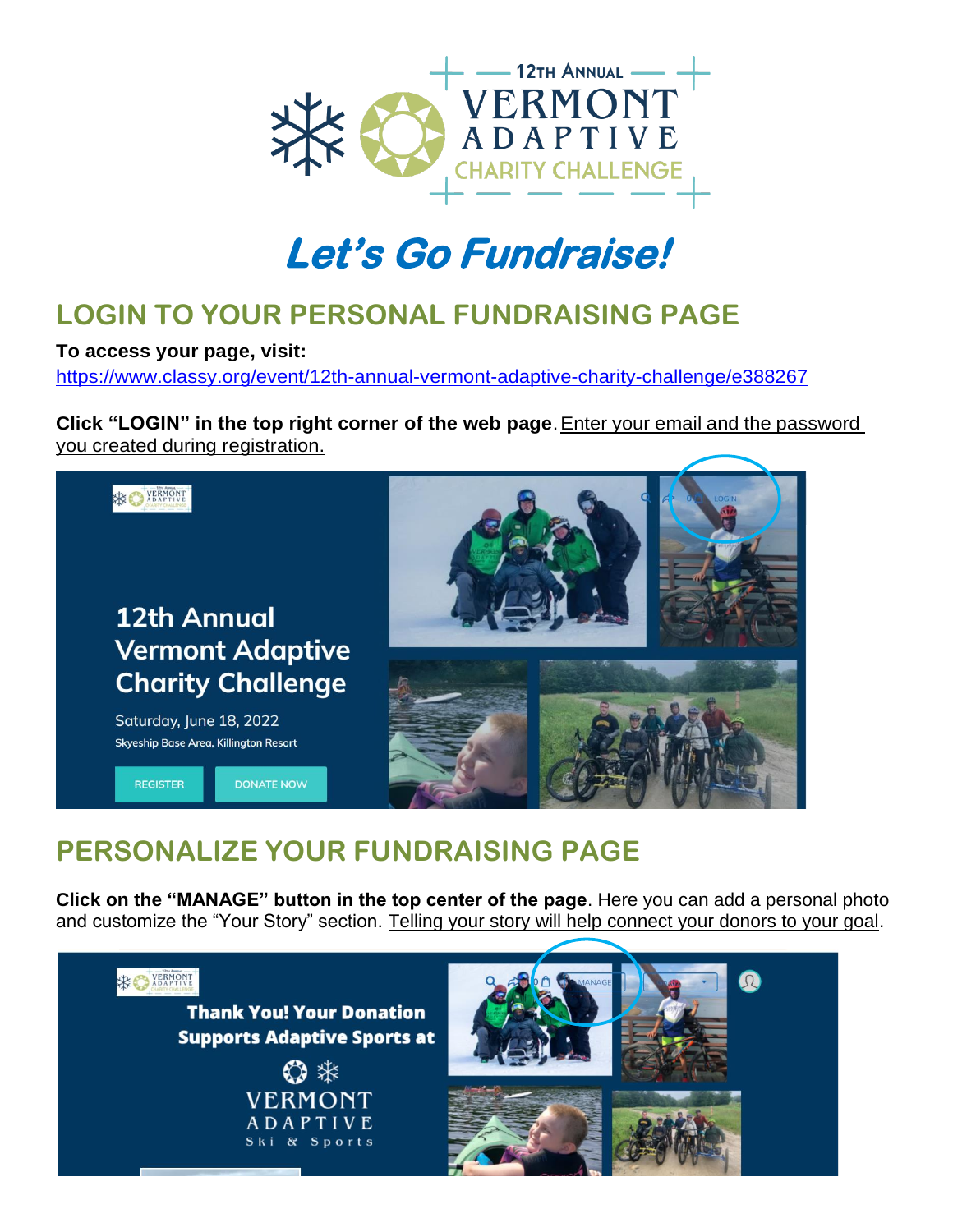**Your goal has been set to \$500 as a default, but make sure you go in and change that if you have even higher aspirations** *(we hope you do!).*

**You can manage your entire fundraising "site" from this admin section**. Email potential donors (friends, family, coworkers), promote your page and share it on your social channels. There are icons right on the admin page for you to share on **Facebook, Twitter and LinkedIn**. Or you can copy the URL to your page and share it manually or in an email.

Take a look around, there are loads of things that you can do in the admin.

### **FUNDRAISING PAGE EXAMPLES:**

*Having trouble figuring out what to write? Need some inspiration?* Click through to read a view examples of folks currently participating and fundraising:

**Megan Del Sole** <https://www.classy.org/fundraiser/3745755>

#### **Harry Grey**

<https://www.classy.org/fundraiser/3743972>

### **FUNDRAISING TIPS**

- **If you reach your fundraising goal, consider increasing it and keep fundraising!** *Every penny counts!*
- **It generally takes around 5 communications to get a potential donor to make a donation**. Here are some ideas:
	- Write a **personal email** to friends and family.
	- Post your fundraising page on**Facebook**.
	- **Update friends & family** on your progress (or activities leading upto June 18th) by posting your bike rides, runs, walks or whatever on your Facebook page or other social media channel.
	- **Tag Vermont Adaptive and use thehashtags! Facebook:** @vtadaptive // **Instagram**: @vermontadaptive // **Twitter:** @vtadaptive #sportsforeverybody #vtadaptive #charitychallenge #vermontadaptivecharitychallenge
	- **Shareoneof VermontAdaptive'svideos or Facebook posts**. You canfindgreat videos on the Vermont Adaptive YouTube Channel [https://ww](https://w/)[w.youtube.com/user/VermontAdaptiveSport](http://www.youtube.com/user/VermontAdaptiveSport)
	- **Tell your story!** Why do you love Vermont Adaptive?
- **If you are a volunteer, family member or friend of a Vermont Adaptive athlete let your supporters know.** Telling a personal story about someone you know who has benefited from adaptive sports is a great way for people to relate to you and your cause.